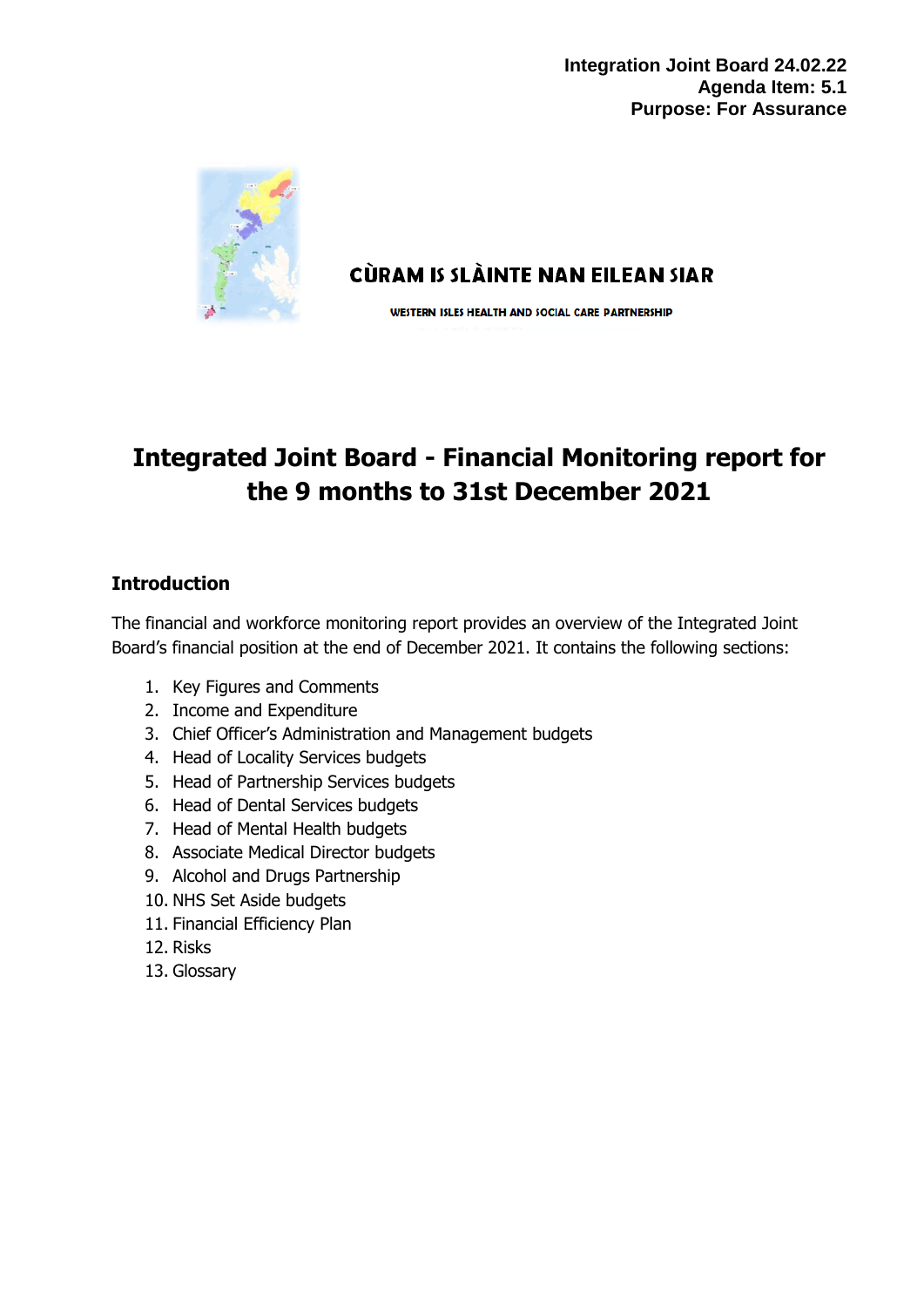|                                    |               | <b>Year To Date Month 9</b> |                 |               | <b>Full Year Projection</b> |       |  |  |
|------------------------------------|---------------|-----------------------------|-----------------|---------------|-----------------------------|-------|--|--|
|                                    | <b>Budget</b> | <b>Actual</b>               | <b>Variance</b> | <b>Budget</b> | <b>Projection Variance</b>  |       |  |  |
|                                    |               | Under/(over)                |                 |               | Under/(over)                |       |  |  |
|                                    | £'000         | £'000                       | £'000           | £'000         | £'000                       | £'000 |  |  |
| <b>NHS</b>                         | 33,218        | 32,775                      | 443             | 46,153        | 46,240                      | (87)  |  |  |
| Covid Prescribing Pressures        | 0             | 0                           | 0               | 0             | 0                           | 0     |  |  |
| Anticipated Winter Pressure Monies | 0             | 0                           | 0               | 0             | (88)                        | 88    |  |  |
| <b>CnES</b>                        | 15.937        | 15.215                      | 722             | 21.249        | 22,052                      | (803) |  |  |
| <b>General Reserves</b>            | 0             | 0                           | 0               | 0             | (694)                       | 694   |  |  |
| Earmarked Reserves                 | 0             | 0                           | 0               | 0             | (108)                       | 108   |  |  |
|                                    | 49.155        | 47.990                      | 1,165           | 67,402        | 67,402                      | (0)   |  |  |

# **1. Key Figures and Comments**

#### **Headlines**

- 1.1 At 31st December 2021 the Board is showing an underspend of **£1,165k** and a projected breakeven position once budgeted reserves have been applied and residential and other income accruals have been adjusted.
- 1.2 There are a number of areas of concern at month 9 (included within outturn position) regarding Covid and Winter Surge Pressures. After NHs Western Isles submitted Covid figures and Winter Surge Pressures costs at Q2, a meeting with the Scottish Government confirmed that relevant Covid and Winter surge pressure costs will be met. NHS Western Isles submitted 2<sup>nd</sup> February a claim for Covid and Winter surge pressures for both Health and Social Care and the break-even position depends on receiving the funding in full. Covid and winter pressure funding should be in the February SG Allocation letter due  $1<sup>st</sup>$ March 2022.
- 1.3 The IJB workforce continues to be under great pressures with high vacancies, high levels of retirals due in the next two years, high percentage of over 55 within the workforce and increased levels of sickness. A summary RAG status is shown below.

| <b>Short Term Risk 1-2 years</b>  | <b>Vacancies</b> | Age       | <b>Retiral</b> | <b>Sickness</b> |
|-----------------------------------|------------------|-----------|----------------|-----------------|
| Allied Health Professionals       |                  | м         |                | М               |
| Dental                            | м                | м         |                | м               |
| Hospital (Acute) Nursing          | н                | м         | н              | м               |
| <b>Community Hospital Nursing</b> | н                | н         | м              |                 |
| <b>Community Nursing</b>          | н                | н         | L              | M               |
| Mental Health                     | н                | м         |                | н               |
| Management and PCIP               | н                | н         | L              | L               |
| <b>Adult Services</b>             | M                | M         | M              | <b>VH</b>       |
| <b>Residential Services</b>       | VH               | <b>VH</b> | <b>VH</b>      | н               |
| Home Care & Reablement            | VH               | М         | н              | н               |
| Management inc Assessment         | н                | М         |                |                 |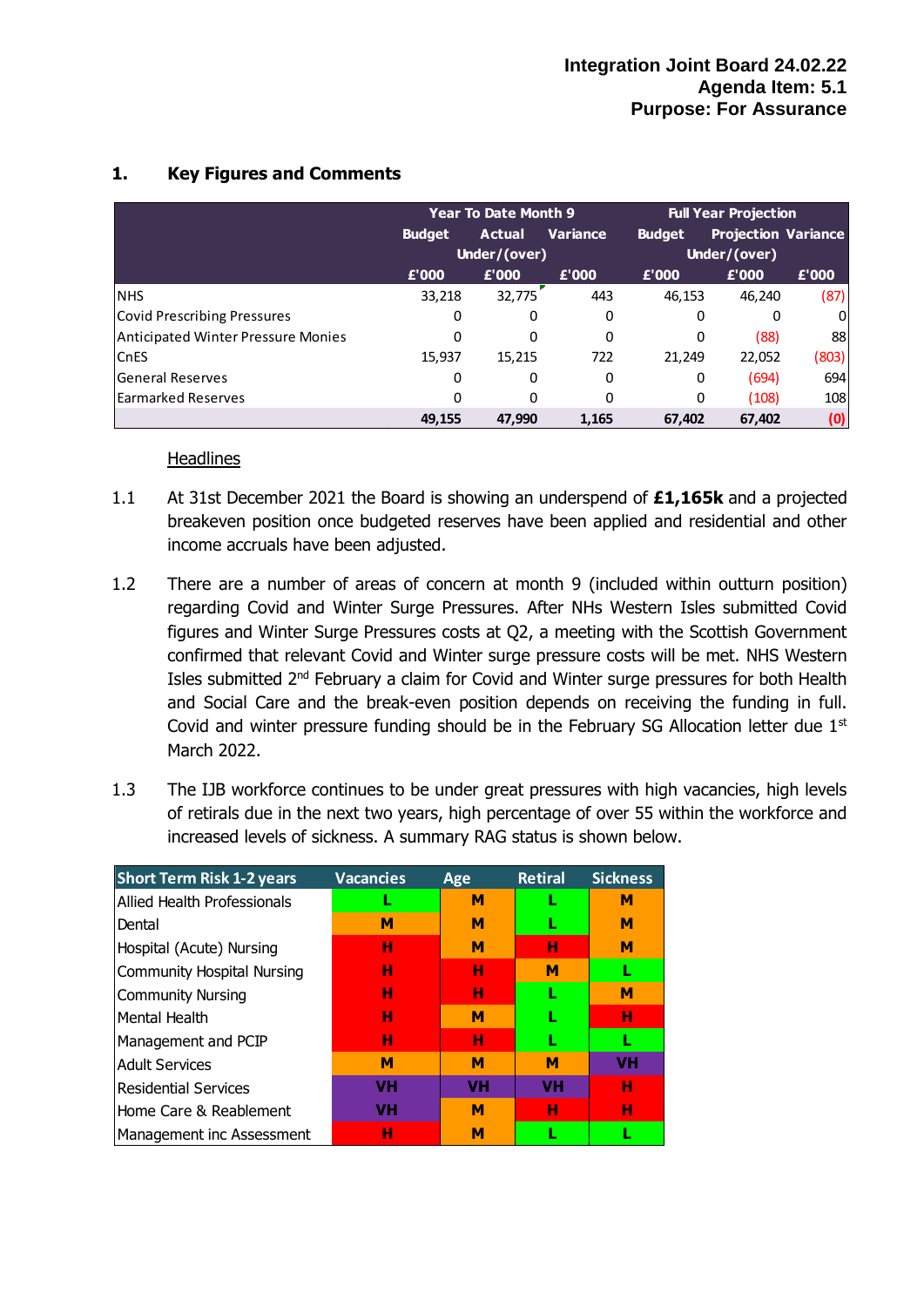#### Month 9 high level variances

- 1.4 There are a number of high level variances which are summarised below and detailed in the sections 2 to 10:
	- CnES Residential Care There is a projected overspend of **£331k**. The overspend relates on the whole to the use of relief workers due to high sickness levels and reduced income assumption.
	- Community Hospitals There is a projected overspend of **£87k** due to the use of agency staff and bank to cover vacancies and sickness. The over spend has reduced as some staff having been redeployed into vaccination clinics which has its own funding stream.
	- There is an identified gross pressure of **£411k – net £211k** in the Boards OOH service for both managing a community hospital OOH and for the normal GP service. An option paper has been drawn up and we are hoping to put in place a cost neutral solution if recruitment is possible. The projected overspend has assumed the solution will be in place by December 2021 and that earmarked IJB reserves brought forward is available to offset the overspend by  $E200k$ . This is an area where the Board has to pay for high cost GP locums for the service. A further review is being undertaken in February which may bring the projection down.
	- There is a projected underspend of **£290k** in the homecare services. This is mostly due to the level of vacancies held, net underspend of £857k (included £125k savings), offset by projected agency costs of £370k (agency costs are at a higher hourly rate so expenditure buys less hrs of care). The vacant posts are translating into approx 660 hrs of care a week as of end of January 2022. It is also worth noting at end of December 2021 sickness in the homecare service was 14%.
	- The Board is starting to see pressures in prescribing, we have assumed some of the increased costs are due to the pandemic and will be funded.

#### Efficiency Savings

- 1.5 The Integrated Joint Board's cash efficiency target is £3,839k, this is the IJB required efficiency savings.
- 1.6 It is estimated that the IJB has already achieved savings of £2,194k, against the Financial Efficiency Plan (FEP) and at month 9 the Board is forecasting to achieve  $E3.839k$  of these savings. Some of the high risk savings may not achieve but there are at present other areas that will save beyond their target to compensate.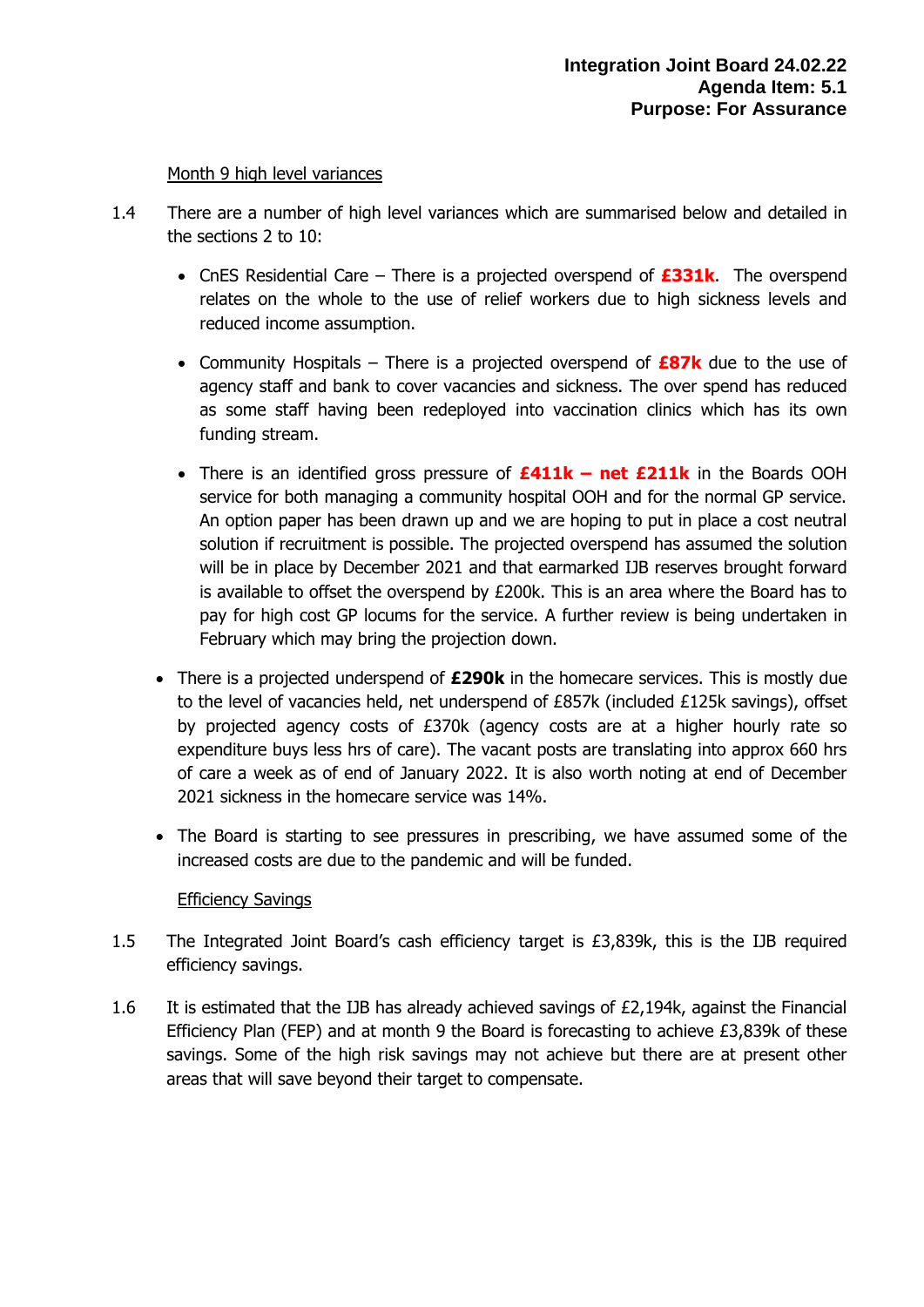# **2. Income and Expenditure Summary**

|                                               |               | <b>Year to Date</b> |                              | <b>Full Year Projection</b> |               |                                     |  |
|-----------------------------------------------|---------------|---------------------|------------------------------|-----------------------------|---------------|-------------------------------------|--|
| <b>Income &amp; Expenditure</b><br>at Month 9 | <b>Budget</b> | <b>Actual</b>       | Variance<br>under/<br>(over) | <b>Budget</b>               | <b>Actual</b> | <b>Variance</b><br>under/<br>(over) |  |
|                                               | £'000         | £'000               | £'000                        | £'000                       | £'000         | £'000                               |  |
| <b>Expenditure</b>                            |               |                     |                              |                             |               |                                     |  |
| Chief Officer - Management                    | 570           | 1,040               | (470)                        | 380                         | 1,564         | (1, 184)                            |  |
| <b>Head of Locality Services</b>              | 15,718        | 14,864              | 854                          | 21,026                      | 20,887        | 138                                 |  |
| Head of Partnership Services                  | 10,617        | 9,615               | 1,002                        | 14,337                      | 13,795        | 542                                 |  |
| <b>Head of Dental Services</b>                | 2,475         | 2,182               | 293                          | 3,713                       | 3,442         | 271                                 |  |
| Head of Mental Health Services                | 2,363         | 2,339               | 24                           | 3,250                       | 3,305         | (55)                                |  |
| Associate Medical Director                    | 11,680        | 12,069              | (389)                        | 16,395                      | 16,611        | (216)                               |  |
| Alcohol and Drugs Partnership                 | 479           | 450                 | 29                           | 820                         | 821           | (1)                                 |  |
| <b>Acute Set Aside</b>                        | 5,253         | 5,431               | (178)                        | 7,482                       | 7,867         | (385)                               |  |
| NHS Pay Award not yet allocated               | 0             | 0                   | 0                            | 0                           | 0             | 0                                   |  |
| <b>Anticipated Winter Pressure Monies</b>     | 0             | 0                   | 0                            | $\mathbf{0}$                | (88)          | 88                                  |  |
| <b>General Reserves</b>                       | $\mathbf{0}$  | 0                   | 0                            | 0                           | (694)         | 694                                 |  |
| <b>Earmarked Reserves</b>                     | $\mathbf{0}$  | 0                   | 0                            | 0                           | (108)         | 108                                 |  |
| <b>Total Net Cost</b>                         | 49,155        | 47,990              | 1,165                        | 67,402                      | 67,402        | $\mathbf 0$                         |  |

Sections 2-9 of this report provide further detail on the operational position

2.1 The above table shows the IJB's overall spending position at the end of Month 9 analysed by Heads of Service. Subsequent sections give more detail on each of the lines shown above.

## **3. Chief Officer Administration and Management**

|                                                 |               | <b>Year to Date</b>                               |       | <b>Full Year Projection</b> |       |                                            |  |
|-------------------------------------------------|---------------|---------------------------------------------------|-------|-----------------------------|-------|--------------------------------------------|--|
| <b>Chief Officer - Management</b><br>at Month 9 | <b>Budget</b> | <b>Actual Variance Budget</b><br>under/<br>(over) |       |                             |       | <b>Actual Variance</b><br>under/<br>(over) |  |
|                                                 | £'000         | £'000                                             | £'000 | £'000                       | £'000 | £'000                                      |  |
|                                                 |               |                                                   |       |                             |       |                                            |  |
| Community Management                            | 915           | 554                                               | 361   | 863                         | 861   | 21                                         |  |
| Community Admin                                 | 82            | 66                                                | 16    | 86                          | 71    | 15I                                        |  |
| CnES Management and Admin                       | (656)         | 191                                               | (847) | (875)                       | 326   | (1,201)                                    |  |
| <b>Housing Services</b>                         | 230           | 230                                               | 0     | 306                         | 306   | 01                                         |  |
| Surplus/ (Deficit)                              | 570           | 1,040                                             | (470) | 380                         | 1,564 | (1,184)                                    |  |

3.1 The above table shows the spending position on the Chief Officer's management budgets.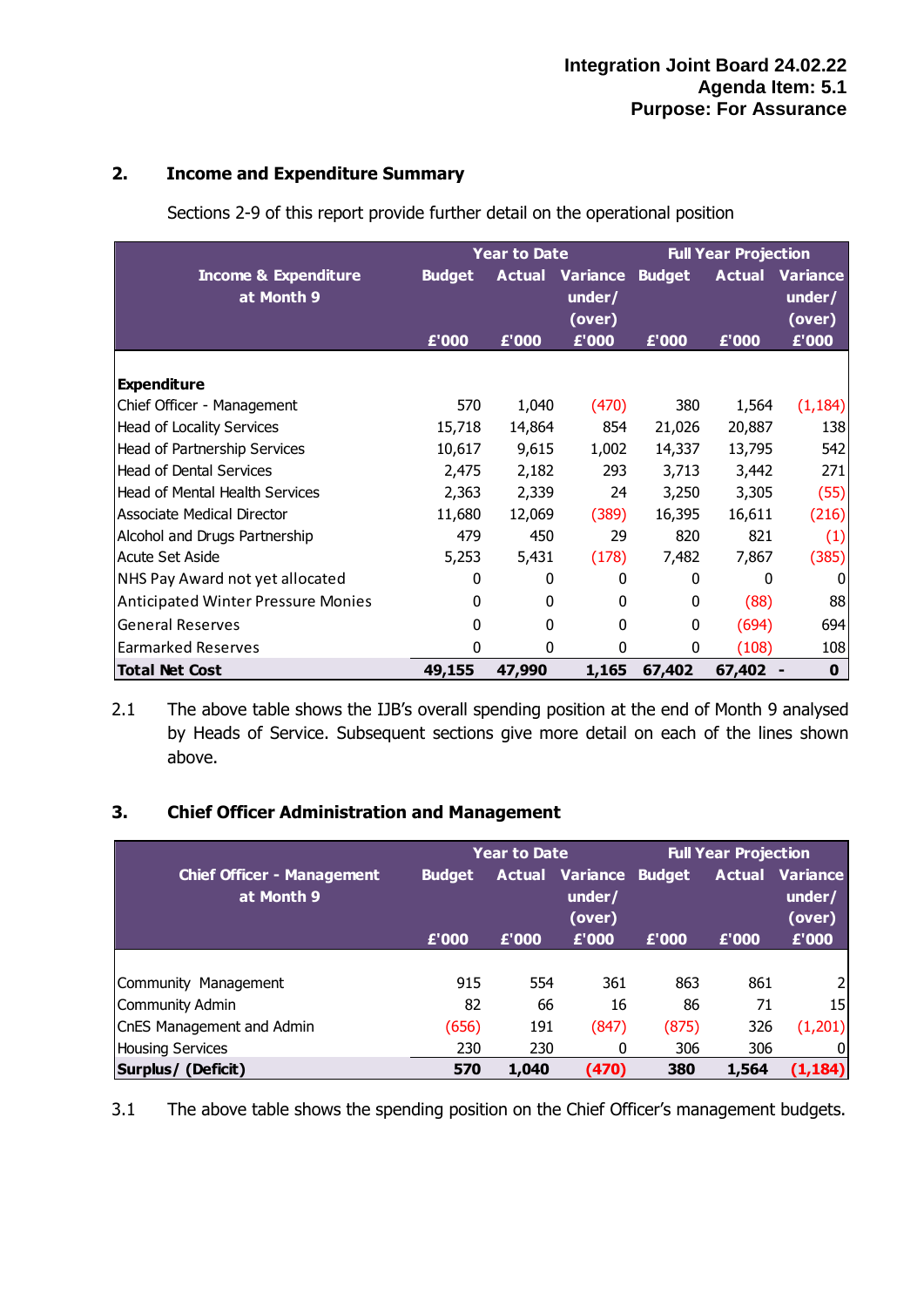3.2 The overspend against CnES Management and Admin is due to the non-drawn down of budgeted reserves within the CnES partners budget and yearend accruals reversed but income not yet received. The income will be received by month end and reserve adjustment will take place at year end.

|                                                |               | <b>Year to Date</b> |                                            | <b>Full Year Projection</b> |               |                                     |  |
|------------------------------------------------|---------------|---------------------|--------------------------------------------|-----------------------------|---------------|-------------------------------------|--|
| <b>Head of Locality Services</b><br>at Month 9 | <b>Budget</b> | Actual              | <b>Variance Budget</b><br>under/<br>(over) |                             | <b>Actual</b> | <b>Variance</b><br>under/<br>(over) |  |
|                                                | £'000         | £'000               | £'000                                      | £'000                       | £'000         | £'000                               |  |
| <b>Community Nursing</b>                       | 3,294         | 3,021               | 273                                        | 4,468                       | 4,302         | 166                                 |  |
| <b>Community Hospitals</b>                     | 1,817         | 1,918               | (101)                                      | 2,415                       | 2,502         | (87)                                |  |
| lCnES Residental Care                          | 3,840         | 4,174               | (334)                                      | 5,120                       | 5,450         | (330)                               |  |
| <b>Adult Care and Support Services</b>         | 2,296         | 1,980               | 316                                        | 3,062                       | 2,958         | 104                                 |  |
| CnES Home Care                                 | 4,374         | 3,691               | 683                                        | 5,831                       | 5,542         | 290                                 |  |
| Adult Care Transport                           | 98            | 80                  | 18                                         | 130                         | 134           | (3)                                 |  |
| <b>Community Care</b>                          | 0             | 0                   | $\mathbf{0}$                               | 0                           | $\Omega$      | $\mathbf 0$                         |  |
| Surplus/ (Deficit)                             | 15,718        | 14,864              | 854                                        | 21,026                      | 20,887        | 138                                 |  |

# **4. Head of Locality Services**

- 4.1 The above table shows the spending position on the Head of Locality's budgets. There is an in year underspend of **£854k** and a projected overspend of **£138k.**
- 4.2 There is a projected underspend of **£290k** in the homecare services. This is mostly due to the level of vacancies held, net underspend of £857k (included £125k savings), offset by projected agency costs of £370k (agency costs are at a higher hourly rate so expenditure buys less hrs of care). The vacant posts are translating into approx 643 hrs of unmet need a week at the beginning of February 2022. It is also worth noting at end of December 2021 sickness in the homecare service was 14%.
- 4.3 There is a projected overspend of **£331k** in residential services. The overspend relates on the whole to the use of relief workers due to high sickness levels (sustained 10% for first 9 months) and reduced income assumption.
- 4.4 Community Nursing is projected to underspend **£166k** due to qualified vacancies at present in the nursing and specialist nursing team. We expect some vacancies to be filled in year.
- 4.5 There is a projected overspend of **£87k** in community hospitals due to the use of agency staff and bank to cover vacancies. The over spend has reduced as some staff having been redeployed into vaccination clinics which has its own funding stream.
- 4.6 There is a projected underspend of **£104k** in Adult Care and Support Services due to higher than expected vacancies.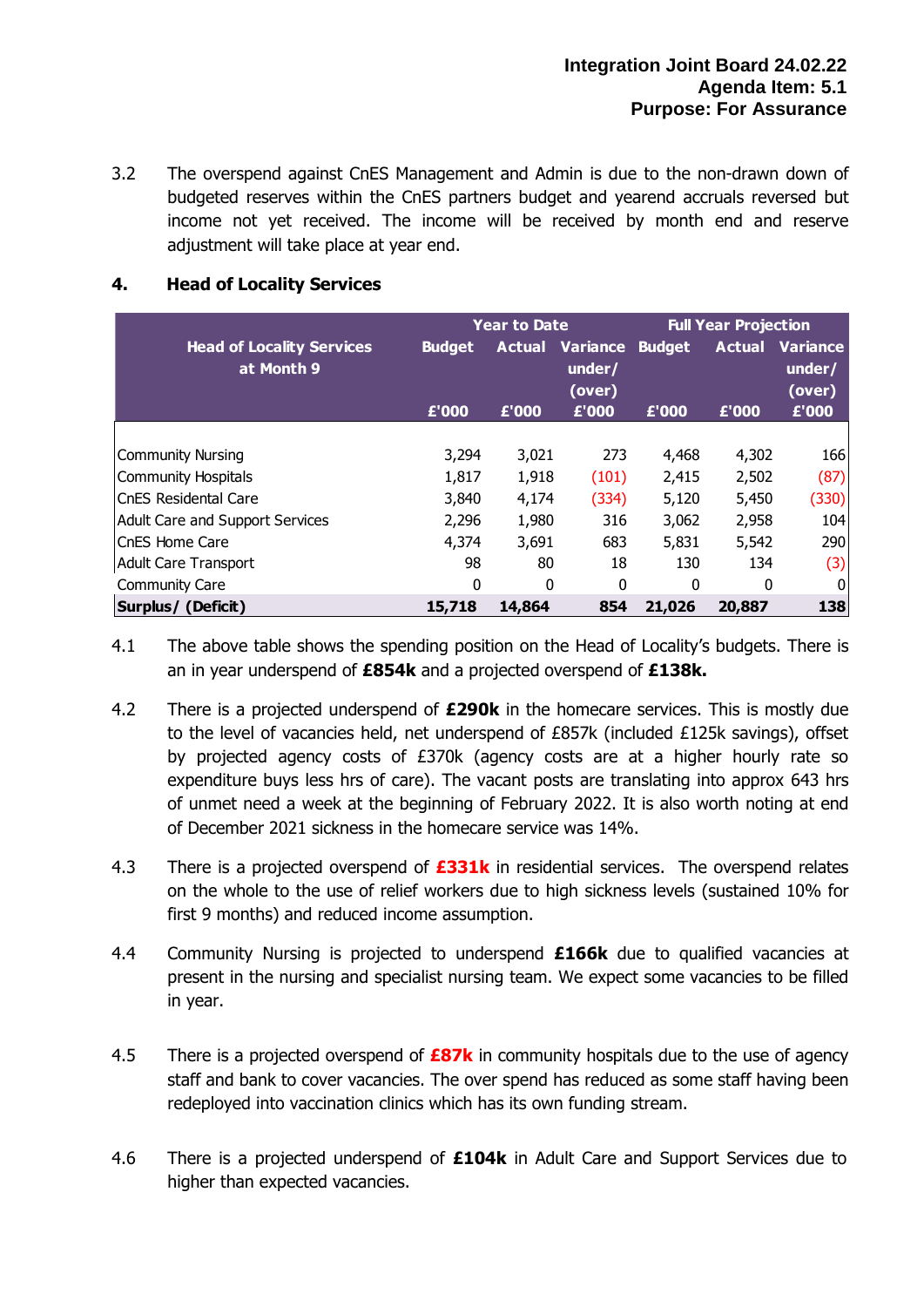|                                                   |               | <b>Year to Date</b> |                              | <b>Full Year Projection</b> |               |                              |  |
|---------------------------------------------------|---------------|---------------------|------------------------------|-----------------------------|---------------|------------------------------|--|
| <b>Head of Partnership Services</b><br>at Month 9 | <b>Budget</b> | Actual              | Variance<br>under/<br>(over) | <b>Budget</b>               | <b>Actual</b> | Variance<br>under/<br>(over) |  |
|                                                   | £'000         | £'000               | £'000                        | £'000                       | £'000         | £'000                        |  |
|                                                   |               |                     |                              |                             |               |                              |  |
| Podiatry                                          | 402           | 370                 | 32                           | 536                         | 513           | 23                           |  |
| <b>Dietetics</b>                                  | 259           | 305                 | (46)                         | 527                         | 527           | 0                            |  |
| Occuational Therapy                               | 567           | 573                 | (6)                          | 756                         | 711           | 45                           |  |
| Physiotherapy                                     | 775           | 710                 | 65                           | 1,032                       | 987           | 45                           |  |
| <b>Community Care</b>                             | 1,439         | 1,369               | 70                           | 1,919                       | 1,829         | 90                           |  |
| <b>Integration Funds</b>                          | 1,418         | 1,418               | 0                            | 1,891                       | 1,891         | 0                            |  |
| Criminal Justice                                  | 187           | 122                 | 65                           | 250                         | 187           | 63                           |  |
| <b>Assessment and Care Services</b>               | 976           | 620                 | 355                          | 1,301                       | 1,242         | 58                           |  |
| Commissioning and Partners                        | 2,997         | 2,948               | 49                           | 3,996                       | 3,877         | 119                          |  |
| <b>Adult Mainland Placements</b>                  | 1,597         | 1,179               | 418                          | 2,129                       | 2,031         | 98                           |  |
| Surplus/ (Deficit)                                | 10,617        | 9,615               | 1,002                        | 14,337                      | 13,795        | 542                          |  |

### **5. Head of Partnership Services**

- 5.1 The above table shows the spending position on the Head of Partnership's budgets. There is a **£1,002k** projected underspend in year and a projected **£542k** underspend at year end.
- 5.2 The underspends in the services are mostly due to recruitment difficulties in the Allied Health Professionals and Criminal Justice. The underspends in Commissioning and Partners and Adult Mainland placements are due to lower than expected costs of packages.

#### **6. Head of Dental Services**

|                                              |               | <b>Year to Date</b> |                                                   | <b>Full Year Projection</b> |       |                                            |  |
|----------------------------------------------|---------------|---------------------|---------------------------------------------------|-----------------------------|-------|--------------------------------------------|--|
| <b>Head of Dental Services</b><br>at Month 9 | <b>Budget</b> |                     | <b>Actual Variance Budget</b><br>under/<br>(over) |                             |       | <b>Actual Variance</b><br>under/<br>(over) |  |
|                                              | £'000         | £'000               | £'000                                             | £'000                       | £'000 | £'000                                      |  |
|                                              |               |                     |                                                   |                             |       |                                            |  |
| Community Dental inc. Oral Health            | 420           | 326                 | 94                                                | 1,113                       | 1,001 | 112                                        |  |
| General Dental Services                      | 2,055         | 1,856               | 199                                               | 2,600                       | 2,441 | 159                                        |  |
| Surplus/ (Deficit)                           | 2,475         | 2,182               | 293                                               | 3,713                       | 3,442 | 271                                        |  |

6.1 The above table shows the spending on the Dental Service which is projecting an underspend at year end due to staff in the early part of the year being seconded to swabbing.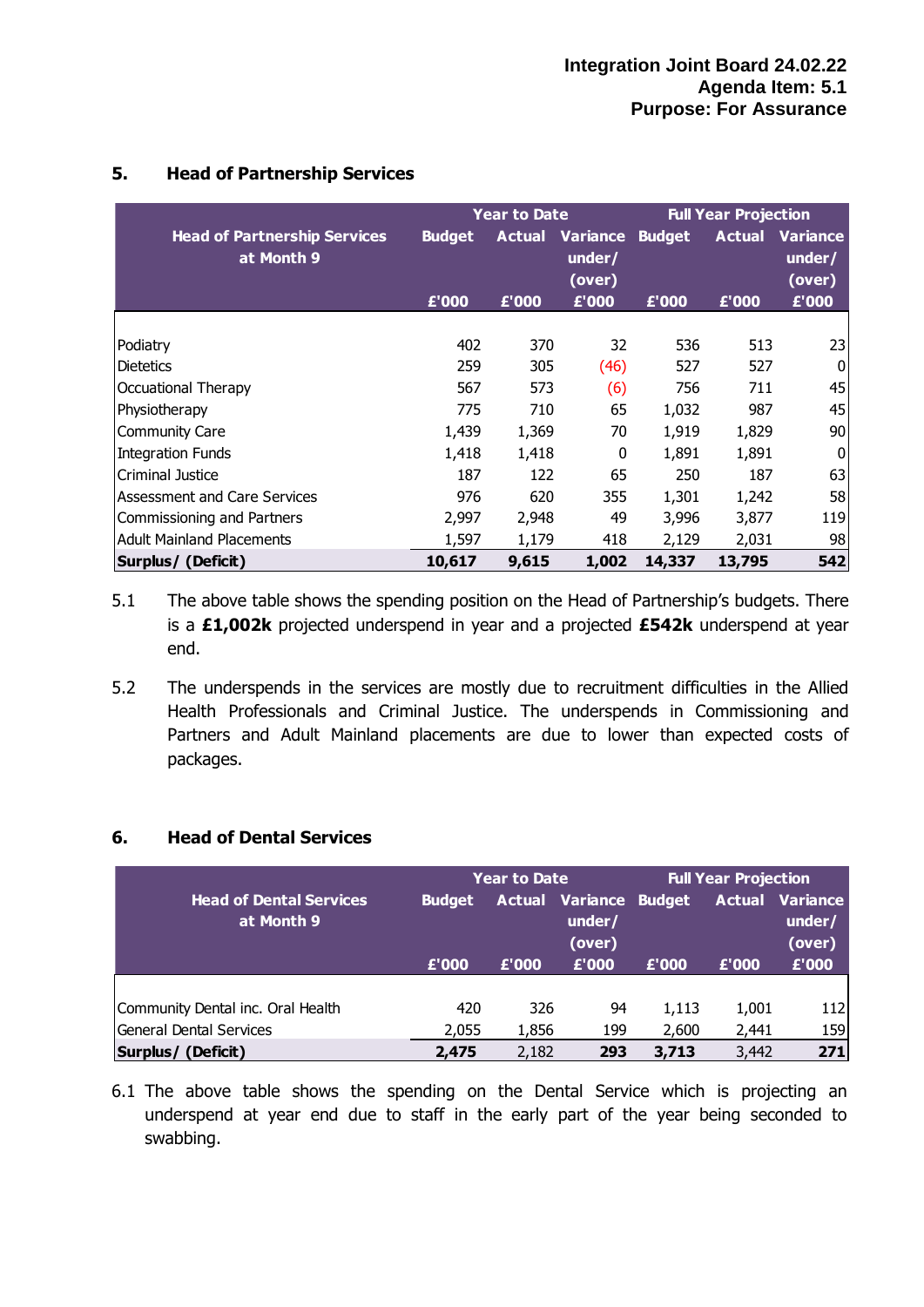|                                                     |               | Year to Date                                      |       | <b>Full Year Projection</b> |       |                                            |  |
|-----------------------------------------------------|---------------|---------------------------------------------------|-------|-----------------------------|-------|--------------------------------------------|--|
| <b>Head of Mental Health Services</b><br>at Month 9 | <b>Budget</b> | <b>Actual Variance Budget</b><br>under/<br>(over) |       |                             |       | <b>Actual Variance</b><br>under/<br>(over) |  |
|                                                     | £'000         | £'000                                             | £'000 | £'000                       | £'000 | £'000                                      |  |
|                                                     |               |                                                   |       |                             |       |                                            |  |
| Mental Health Management                            | 501           | 351                                               | 150   | 767                         | 623   | 144                                        |  |
| Mental Health Consultants                           | 391           | 617                                               | (226) | 521                         | 871   | (350)                                      |  |
| Mental Health Nursing                               | 1,471         | 1,371                                             | 100   | 1,962                       | 1,811 | 151                                        |  |
| Surplus/ (Deficit)                                  | 2,363         | 2,339                                             | 24    | 3,250                       | 3,305 | (55)                                       |  |

# **7. Head of Mental Health Services**

- 7.1 The above table shows the spending position on the Head of Mental Health budgets.
- 7.2 There is a projected overspend of **£350k** relating to the employment of a high cost psychiatrist working a one in two rota and sickness within the department being covered by a 2<sup>nd</sup> locum. This is partially offset by underspends in other areas of mental health mostly due to vacant posts.

## **8. Associate Medical Director**

|                                   |               | Year to Date |                        | <b>Full Year Projection</b> |        |                        |  |
|-----------------------------------|---------------|--------------|------------------------|-----------------------------|--------|------------------------|--|
| <b>Associate Medical Director</b> | <b>Budget</b> |              | <b>Actual Variance</b> | <b>Budget</b>               |        | <b>Actual Variance</b> |  |
| at Month 9                        |               |              | under/                 |                             |        | under/                 |  |
|                                   |               |              | (over)                 |                             |        | (over)                 |  |
|                                   | £'000         | £'000        | £'000                  | £'000                       | £'000  | £'000                  |  |
|                                   |               |              |                        |                             |        |                        |  |
| <b>Community Medical</b>          | 155           | 155          | 0                      | 253                         | 253    | 0                      |  |
| <b>GMS</b>                        | 5,245         | 5,509        | (264)                  | 7,382                       | 7,386  | (4)                    |  |
| GPS - Prescribing                 | 3,999         | 3,999        | 0                      | 5,685                       | 5,686  | (1)                    |  |
| <b>FHS</b>                        | 1,578         | 1,662        | (84)                   | 2,104                       | 2,104  | $\overline{0}$         |  |
| Out of Hours                      | 703           | 744          | (41)                   | 971                         | 1,182  | (211)                  |  |
| Surplus/ (Deficit)                | 11,680        | 12,069       | (389)                  | 16,395                      | 16,611 | (216)                  |  |

8.1 The above table shows the spending position on the Associate Medical Director budget.

8.2 There is an identified gross pressure of **£411k – net £211k** in the Boards OOH service for both managing a community hospital OOH and for the normal GP service. An option paper has been drawn up and we are hoping to put in place a cost neutral solution if recruitment is possible. The projected overspend has assumed the solution will be in place by December 2021 and that earmarked IJB reserves brought forward is available to offset the overspend by £200k. This is an area where the Board has to pay for high cost GP locums for the service. A further review is being undertaken in February which may bring the projection down.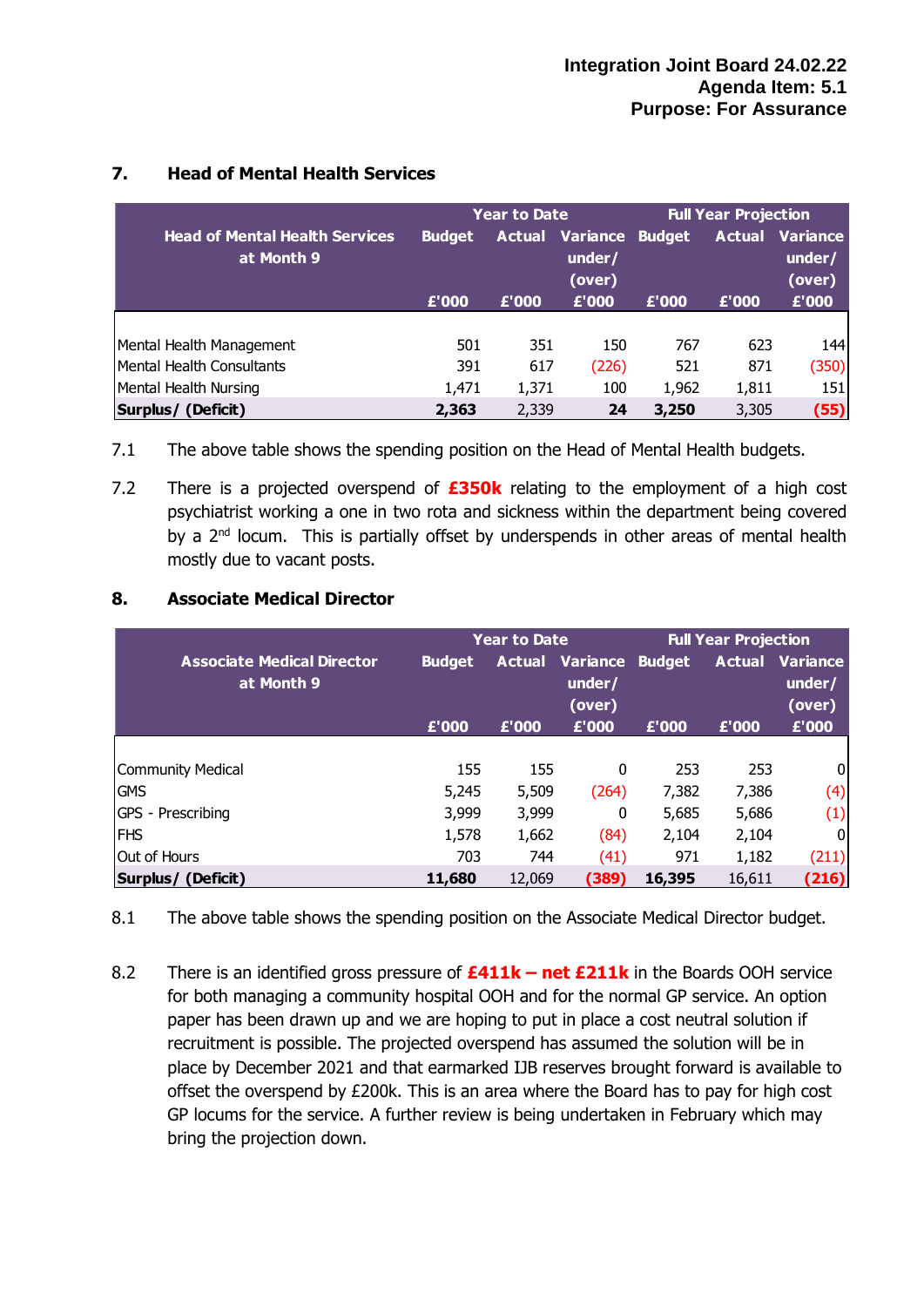# **9. Alcohol and Drugs Partnership**

| <b>Year to Date</b>                                  |                                                                    |       |       | <b>Full Year Projection</b> |                                            |       |  |  |
|------------------------------------------------------|--------------------------------------------------------------------|-------|-------|-----------------------------|--------------------------------------------|-------|--|--|
| <b>Alcohol &amp; Drugs Partnership</b><br>at Month 9 | <b>Actual Variance Budget</b><br><b>Budget</b><br>under/<br>(over) |       |       |                             | <b>Actual Variance</b><br>under/<br>(over) |       |  |  |
|                                                      | £'000                                                              | £'000 | £'000 | £'000                       | £'000                                      | E'000 |  |  |
|                                                      |                                                                    |       |       |                             |                                            |       |  |  |
| Alcohol and Drugs Partnership                        | 479                                                                | 450   | 29    | 820                         | 821                                        | -1    |  |  |
| Surplus/ (Deficit)                                   | 479                                                                | 450   | 29    | 820                         | 821                                        | (1)   |  |  |

9.1 The above table shows the spending position on the Alcohol and Drugs Partnership budget. There are no major variances projected at year end.

#### **10. NHS Set Aside**

|                                   |               | <b>Year to Date</b>                               |       | <b>Full Year Projection</b> |       |                                            |  |
|-----------------------------------|---------------|---------------------------------------------------|-------|-----------------------------|-------|--------------------------------------------|--|
| <b>Set Aside</b><br>at Month 9    | <b>Budget</b> | <b>Actual Variance Budget</b><br>under/<br>(over) |       |                             |       | <b>Actual Variance</b><br>under/<br>(over) |  |
|                                   | £'000         | £'000                                             | £'000 | £'000                       | £'000 | £'000                                      |  |
|                                   |               |                                                   |       |                             |       |                                            |  |
| <b>Acute Nursing</b>              | 3,060         | 3,073                                             | (13)  | 4,533                       | 4,533 | 0                                          |  |
| SLA - General Medicine            | 463           | 463                                               | 0     | 617                         | 617   | $\boldsymbol{0}$                           |  |
| General Medical Consultants       | 903           | 1,005                                             | (102) | 1,229                       | 1,610 | (381)                                      |  |
| Pharmacy                          | 330           | 333                                               | (3)   | 440                         | 444   | (4)                                        |  |
| <b>IECR - Adult Mental Health</b> | 497           | 557                                               | (60)  | 663                         | 663   | 0                                          |  |
| Surplus/ (Deficit)                | 5253          | 5,431                                             | (178) | 7,482                       | 7,867 | (385)                                      |  |

10.1 The above table shows the spending position on the NHS Set Aside budget. The set aside budget is showing an in year overspend of **£178k** and a projected overspend of **£385k.** The majority of pressures within the Acute Nursing and General Medical Consultants is due to winter surge pressures. NHS Western Isles have recently been informed that it can claim back winter surge pressures on our mobilisation plans. The assumption is at least £300k if not more will be claimed back.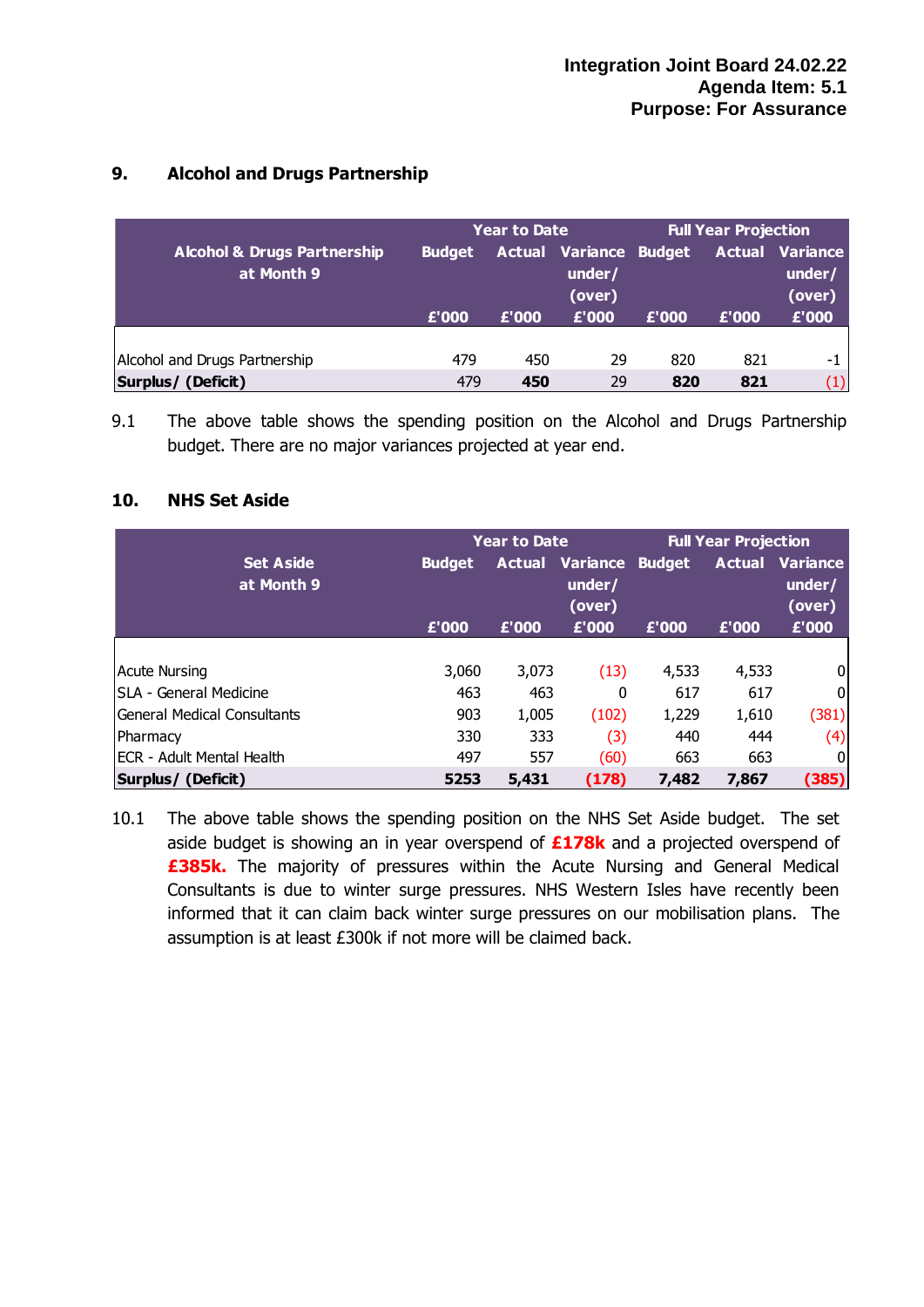#### **11. Financial Efficiency Plan – action plans to achieve break-even**

The following table shows the agreed actions, lead officers, contribution to savings and progress to date together with financial risk rating. The table shows that at month 9 the Board has achieved £2,19k and the Board is projected to achieve £3,839k of the identified cash savings.

| Ref.               | Proposal                                                                                                                                                 | R/MR       | <b>Saving 21/22</b> | <b>M9 Target</b>         | <b>M9 Actual</b>         | <b>Projection</b> | Variance     | <b>Financial</b><br><b>Risk</b> |
|--------------------|----------------------------------------------------------------------------------------------------------------------------------------------------------|------------|---------------------|--------------------------|--------------------------|-------------------|--------------|---------------------------------|
| CNES1              | Optimisation of care input (digital medication prompts, safety<br>checks, asset based assessment)                                                        | IR.        | 150                 | 113                      |                          | 75                | $-75$        | н                               |
| CNES <sub>2</sub>  | Maximise income through charging for residential and non-<br>residential care on basis of full cost recovery (report to go to<br>committee for approval) | lR.        | 200                 | $\overline{\phantom{a}}$ |                          | 0                 | $-200$       | н                               |
| CNES3              | Introduce fleet cars for higher mileage home care workers                                                                                                | IR.        | 30                  | 23                       | $\overline{\phantom{0}}$ | $\Omega$          | $-30$        | н                               |
| CNES <sub>8</sub>  | lReview of residential skills mix                                                                                                                        | D          | 30                  | 23                       | $\overline{\phantom{0}}$ |                   | $-30$        | н                               |
| CNES10             | Review of adult care skills mix                                                                                                                          | lR.        | 30                  | 23                       | $\blacksquare$           | $\Omega$          | $-30$        | н                               |
| CNES7              | Review of H&SC Facilities i.e. Laundry, Catering                                                                                                         |            | 50                  | 38                       |                          | O                 | $-50$        | н                               |
| CNES <sub>13</sub> | Review of Administration                                                                                                                                 | lR.        | 50                  | 38                       | $\overline{\phantom{0}}$ | ۳                 | $-50$        | н                               |
| CNES9              | Review of High Cost Packages                                                                                                                             | R          | 50                  | 38                       | 38                       | 50                | 0            | M                               |
| CNES <sub>12</sub> | Reduce the frequency and cost of off-island placements for<br>mental health and social care patients/service users                                       | lR.        | 100                 | 75                       | 75                       | 100               | $\mathbf{0}$ | M                               |
| NHS <sub>2</sub>   | Dental Efficiences due to reduced service - filling of vacancies<br>lwith agency Dentists is not reguired                                                | <b>INR</b> | 200                 | 150                      | 150                      | 150               | $-50$        | M                               |
| CNES <sub>6</sub>  | Divest interest in Dun Berisay flats                                                                                                                     | lR.        | 17                  | 12                       | 12                       | q                 | $-8$         | M                               |
| CNES4              | Review of IT input                                                                                                                                       | l R        | 10                  | 8                        | 8                        | 10                | 0            |                                 |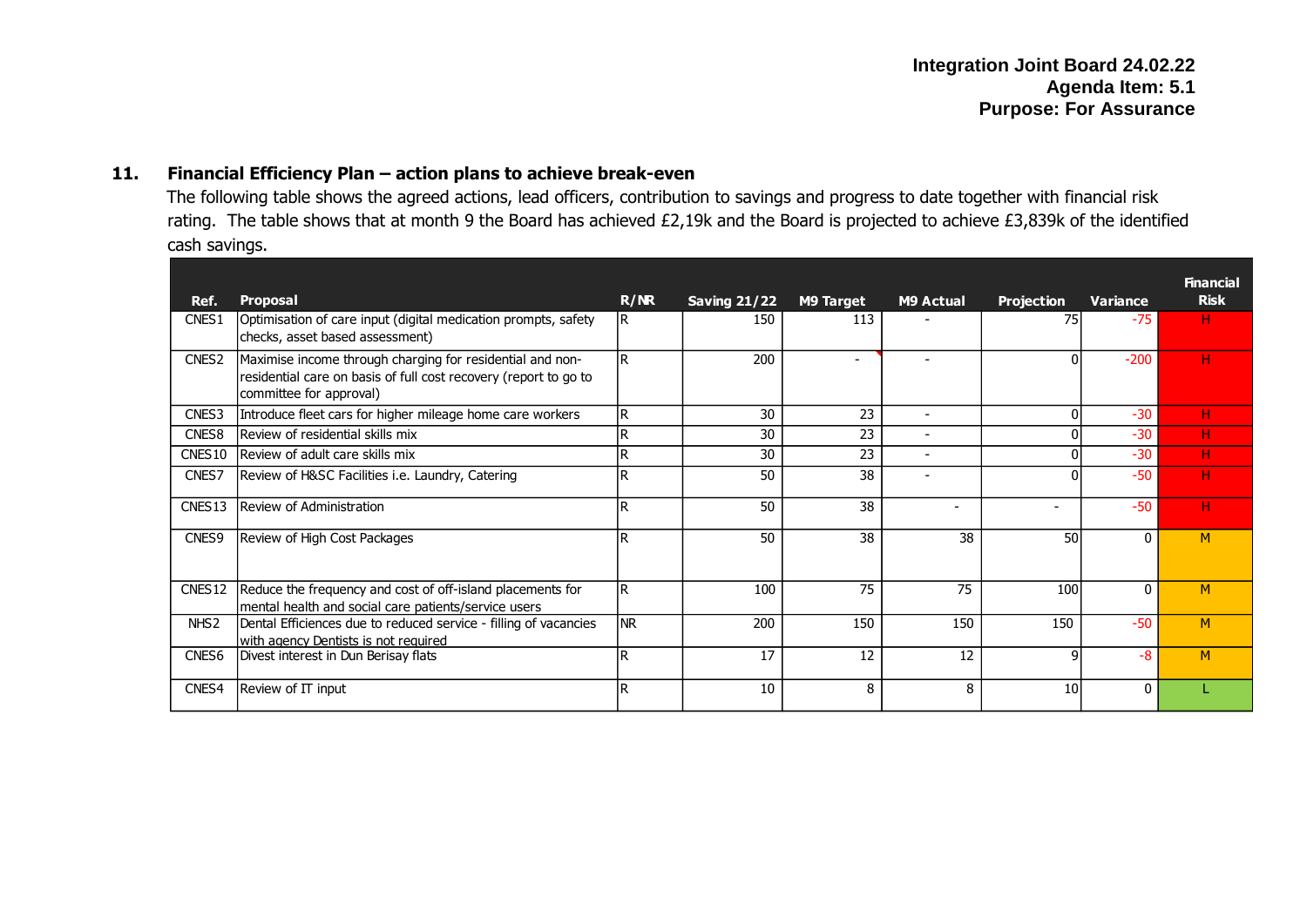|                    |                                                                  |            |                     |                          |                          |                   |                 | <b>Hnancial</b> |
|--------------------|------------------------------------------------------------------|------------|---------------------|--------------------------|--------------------------|-------------------|-----------------|-----------------|
| Ref.               | Proposal                                                         | R/MR       | <b>Saving 21/22</b> | <b>M9 Target</b>         | M9 Actual                | <b>Projection</b> | <b>Variance</b> | <b>Risk</b>     |
| CNES5              | Opportunistic vacancy savings on CNES pay budgets - This         | <b>NR</b>  | 500                 | 375                      | 638                      | 850               | 350             |                 |
|                    | would recognise that the social care budgets will offer up       |            |                     |                          |                          |                   |                 |                 |
|                    | opportunistic savings due to difficulty in recruiting to posts.  |            |                     |                          |                          |                   |                 |                 |
|                    | Vacancy savings will not be targeted against specific posts and  |            |                     |                          |                          |                   |                 |                 |
| CNES11             | Rural Care Units - assumption staffing will not be required for  | <b>NR</b>  | 432                 | 432                      | 432                      | 432               | $\mathbf{0}$    |                 |
|                    | Goathill 21/22, Garrabost committed to Goathill project,         |            |                     |                          |                          |                   |                 |                 |
|                    | Crowlista and Carloway not committed                             |            |                     |                          |                          |                   |                 |                 |
| CNES <sub>14</sub> | General Reserves                                                 | <b>NR</b>  | 1,094               | $\sim$                   | $\overline{\phantom{0}}$ | 1,096             | 2               |                 |
| NHS1               | Childsmile Efficiences                                           | <b>NR</b>  | 70                  | 53                       | 53                       | 70                | $\mathbf{0}$    |                 |
|                    |                                                                  |            |                     |                          |                          |                   |                 |                 |
| NHS <sub>3</sub>   | HV - 1.75 WTE for 3 months                                       | <b>NR</b>  | $\overline{25}$     | 19                       | 25                       | 25                | 0               |                 |
|                    |                                                                  |            |                     |                          |                          |                   |                 |                 |
| NHS4               |                                                                  | <b>NR</b>  | $\overline{22}$     | 17                       | 22                       | 44                | 22              |                 |
|                    | Dementia Nurse Consultant - 3 Months                             |            |                     |                          |                          |                   |                 |                 |
| NHS5               |                                                                  | <b>NR</b>  | $\overline{32}$     | 24                       | 24                       | $\overline{32}$   | $\mathbf{0}$    |                 |
|                    | AHP Lead - 1 year                                                |            |                     |                          |                          |                   |                 |                 |
| NHS <sub>6</sub>   |                                                                  | <b>NR</b>  | $\overline{20}$     | $\overline{15}$          | $\overline{15}$          | $\overline{20}$   | 0               |                 |
|                    | Dental Receptionist - 6 months                                   |            |                     |                          |                          |                   |                 |                 |
| NHS5               | Balance Sheet Flexibility - release of monies no longer required | <b>INR</b> | 428                 | 428                      | 428                      | 428               | $\Omega$        |                 |
|                    | in balance sheet                                                 |            |                     |                          |                          |                   |                 |                 |
| NHS <sub>6</sub>   | Financial Flexibility - expect underspens/in year vacancies etc  | <b>NR</b>  | 127                 | 127                      | 276                      | 276               | 149             |                 |
|                    |                                                                  |            |                     |                          |                          |                   |                 |                 |
|                    |                                                                  |            |                     |                          |                          |                   |                 |                 |
| NHS7               | <b>General Reserves</b>                                          | <b>NR</b>  | $\overline{172}$    | $\overline{\phantom{a}}$ | $\overline{\phantom{a}}$ | 172               | $\mathbf{0}$    |                 |
|                    |                                                                  |            |                     |                          |                          |                   |                 |                 |
|                    | Total                                                            |            | 3,839               | 2,026                    | 2,194                    | 3,839             | 1               |                 |
|                    |                                                                  |            |                     |                          |                          |                   |                 |                 |
|                    | NHS budgets already have a 3% vacancy factor built in $=$ approx |            |                     |                          |                          |                   |                 |                 |
|                    | the CNES £500k NR saving                                         |            |                     |                          |                          |                   |                 |                 |
|                    |                                                                  |            |                     |                          |                          |                   |                 |                 |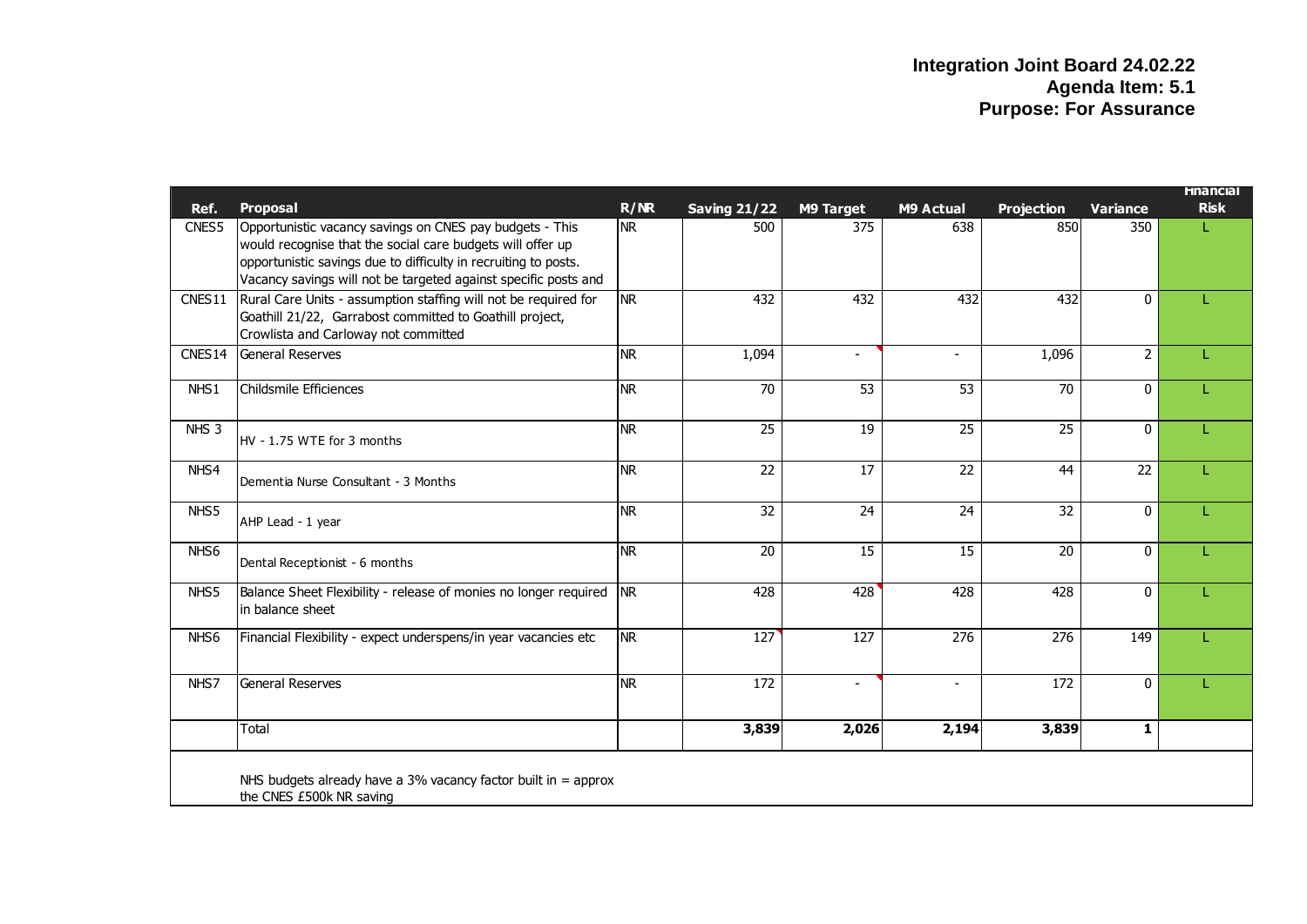#### **13. Financial Risks**

There are many potential operational and strategic financial risks faced in achieving the financial plan for 2021/2022 presented here.

#### **Operational**

- Assumption within in figures is that the Board will get fully funded for Covid-19 pressures and there will be Winter Surge funding for NHS Western Isles which in part will feed into the IJB accounts
- The Board at the start of Covid were able to clear delayed discharges, these are now at a high level. The IJB have received funding for winter pressures but as it requires recruitment into our already stretched local job market it is unclear whether we will reduce delays significantly. The financial risk is **£150k** and is medium.
- Year on year mental health placements both for adults and children are increasing. This is an area where we are working very hard in partnership to reduce costs through considering new arrangements to support people with acute mental health problems within a local context or tailor high cost packages within mainland centres where safe to do so. However the Board is aware of a number of patients that may need intervention in the future and there is a number of CAMHS patients that will shortly transition and need on-going life support. The potential increased impact in 2021/2022 is **£200k** and is rated as medium.
- Consultant workforce has de-stabilised due to a number of issues including diminishing availability, with low substantive post holders in general medicine, psychiatry and in the specialist doctor cohort. There is a reducing out of hours cover as the GP participation in the out of hours service is steadily diminishing. The potential impact is **£200k** and is rated high as issues have not yet been fully mitigated. Work is progressing well to restructure the OOH service and we hope that will be in place by October 2021.
- There are increasing numbers vulnerable placements within Health and Social Care that are at risk of requiring intervention. The potential impact is **£100k** and this risk is rated as medium at month 9.

#### Strategic Risks

- The challenges posed by the Financial Efficiency Plan are significant, and the proposed savings may not be achieved in their entirety. Of the cash releasing savings required to break even, **£350k** are currently rated as high risk.
- Demographics around the increase in the 80+ and the reduction in the workforce population by 2027 could impact on many of our services. This is not going to happen in 2027 but will steadily occur over the coming, months and years. The impact of the change in demographics will see the following; higher drugs cost,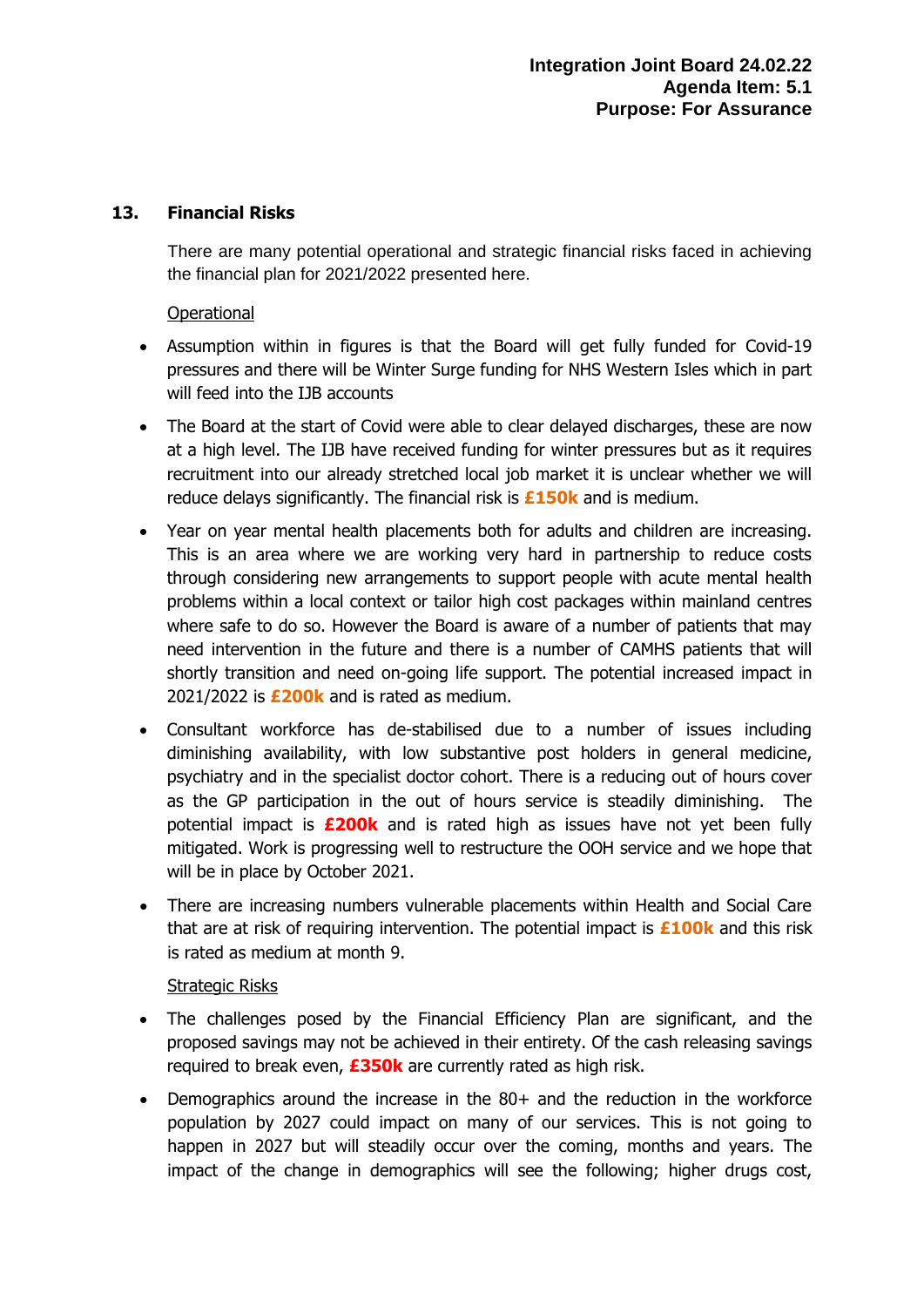increased inpatient days, higher use of agency staff to fill vacancies, fragile homecare and adult services with high levels of vacancies and the possibility of high cost packages being required off island for example. The potential cost pressure would be over **£2m** and is a high risk but phased over a number of years. This year's financial risk is **£500k** and is rated high.